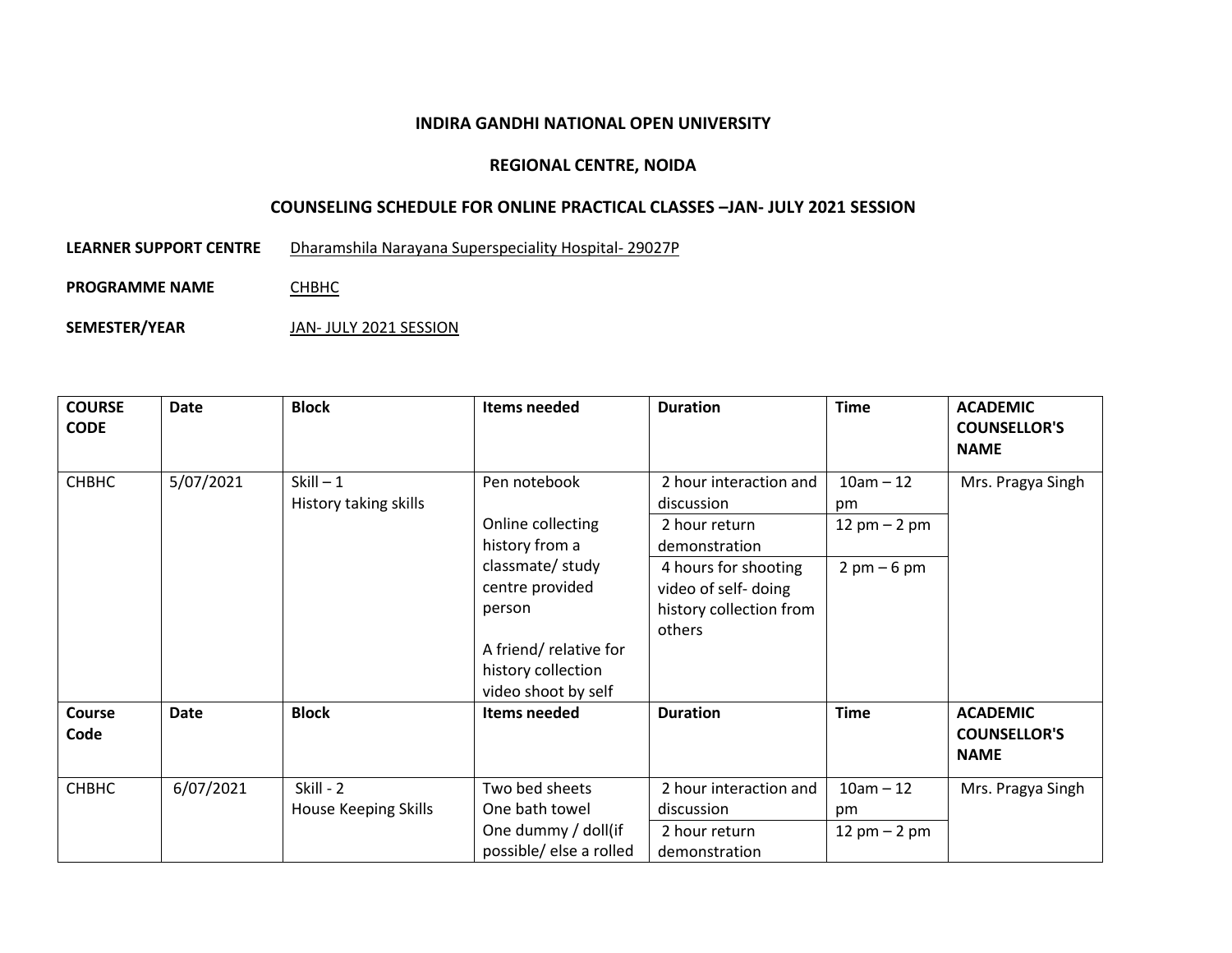| Course         | <b>Date</b> | <b>Block</b>                                       | towel)<br>Tissue paper<br>Water - one glass<br>Newspaper<br>Items needed                     | 4 hours for shooting<br>video of self- doing<br>spill management<br><b>Duration</b> | $2$ pm $-6$ pm<br><b>Time</b>    | <b>ACADEMIC</b>                                       |
|----------------|-------------|----------------------------------------------------|----------------------------------------------------------------------------------------------|-------------------------------------------------------------------------------------|----------------------------------|-------------------------------------------------------|
| Code           |             |                                                    |                                                                                              |                                                                                     |                                  | <b>COUNSELLOR'S</b><br><b>NAME</b>                    |
| <b>CHBHC</b>   | 7/07/2021   | Skill - 3<br>Skills Related to Personal<br>Hygiene | One pair of sterile<br>$\bullet$<br>gloves of your<br>size(if that is not<br>available clean | 2 hour interaction and<br>discussion<br>2 hour return<br>demonstration              | $10am - 12 pm$<br>12 $pm - 2 pm$ | Mrs. Pragya Singh                                     |
|                |             |                                                    | gloves can be<br>used for practice)                                                          | 4 hours for shooting<br>video of self- doing<br>back care                           | $2$ pm $-6$ pm                   |                                                       |
|                |             |                                                    | Cotton balls<br>$\bullet$<br>minimum 6                                                       |                                                                                     |                                  |                                                       |
|                |             |                                                    | Pair of tweezers if<br>$\bullet$<br>available                                                |                                                                                     |                                  |                                                       |
|                |             |                                                    | One glass water<br>$\bullet$<br>One bath towel<br>$\bullet$                                  |                                                                                     |                                  |                                                       |
|                |             |                                                    | Two bedsheets                                                                                |                                                                                     |                                  |                                                       |
| Course<br>Code | <b>Date</b> | <b>Block</b>                                       | <b>Items needed</b>                                                                          | <b>Duration</b>                                                                     | <b>Time</b>                      | <b>ACADEMIC</b><br><b>COUNSELLOR'S</b><br><b>NAME</b> |
| <b>CHBHC</b>   | 8/07/2021   | Skill-4 TPR<br><b>Measurement of Vital</b>         | Thermometer $-$<br>digital and mercury or                                                    | 2 hour interaction and<br>discussion                                                | $10am - 12 pm$                   | Mrs. Pragya Singh                                     |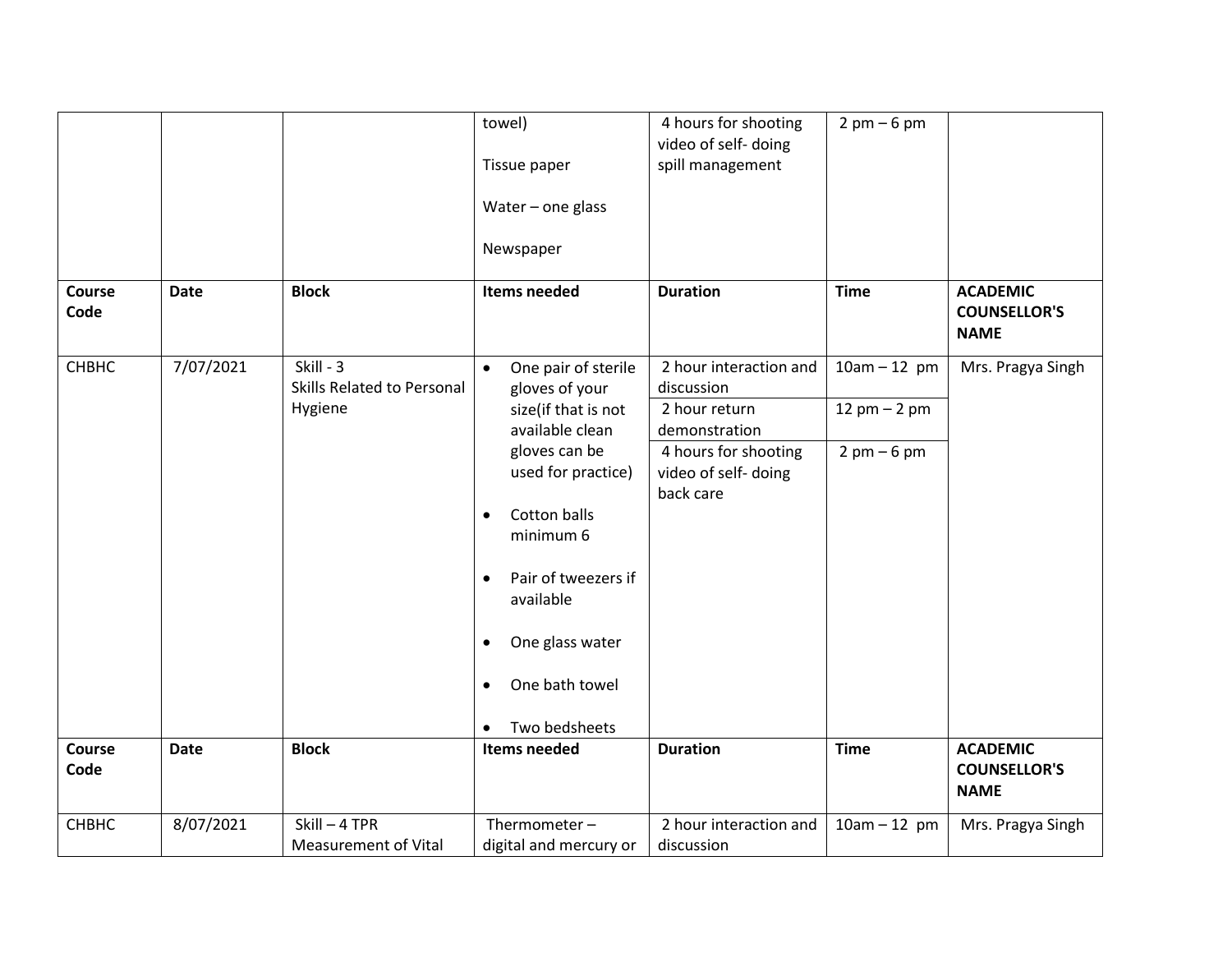|             | Signs - Temperature,                     | whichever is available.                       | 2 hour return                                                                                                                                        | 12 pm $-$ 2 pm                                                                                     |                                                                |
|-------------|------------------------------------------|-----------------------------------------------|------------------------------------------------------------------------------------------------------------------------------------------------------|----------------------------------------------------------------------------------------------------|----------------------------------------------------------------|
|             |                                          |                                               |                                                                                                                                                      |                                                                                                    |                                                                |
|             |                                          |                                               |                                                                                                                                                      |                                                                                                    |                                                                |
|             |                                          |                                               |                                                                                                                                                      |                                                                                                    |                                                                |
| <b>Date</b> | <b>Block</b>                             | Items needed                                  | <b>Duration</b>                                                                                                                                      | <b>Time</b>                                                                                        | <b>ACADEMIC</b><br><b>COUNSELLOR'S</b><br><b>NAME</b>          |
| 9/07/2021   | Skill - 5<br><b>Measurement of Blood</b> | Digital / manual BP<br>apparatus if available | 2 hour interaction and<br>discussion                                                                                                                 | $10am - 12 pm$                                                                                     | Mrs. Pragya Singh                                              |
|             | Pressure                                 | Stethoscope if                                | 2 hour return<br>demonstration                                                                                                                       | 12 $pm - 2 pm$                                                                                     |                                                                |
|             |                                          | available                                     | 4 hours for shooting<br>video of self- doing<br>blood pressure<br>monitoring                                                                         | $2 \text{ pm} - 6 \text{ pm}$                                                                      |                                                                |
| <b>Date</b> | <b>Block</b>                             | Items needed                                  | <b>Duration</b>                                                                                                                                      | <b>Time</b>                                                                                        | <b>ACADEMIC</b><br><b>COUNSELLOR'S</b><br><b>NAME</b>          |
| 12/07/2021  | Skill - 6<br>Giving positions with       | Minimum three<br>pillows                      | 2 hour interaction and<br>discussion                                                                                                                 | $10am - 12 pm$                                                                                     | Mrs. Pragya Singh                                              |
|             | Use of comfort Devices                   | Two towel rolls                               | 2 hour return<br>demonstration                                                                                                                       | 12 pm $-$ 2 pm                                                                                     |                                                                |
|             |                                          | Bed                                           | video of self-<br>demonstrating<br>different positions<br>using comfort devices<br>available at home.<br>Marking pressure<br>points in each position |                                                                                                    |                                                                |
|             |                                          | <b>Pulse and Respiration</b><br>(TPR)         | One white paper,<br>scale and pen                                                                                                                    | demonstration<br>4 hours for shooting<br>video of self-doing<br><b>TPR</b><br>4 hours for shooting | $2 \text{ pm} - 6 \text{ pm}$<br>$2 \text{ pm} - 6 \text{ pm}$ |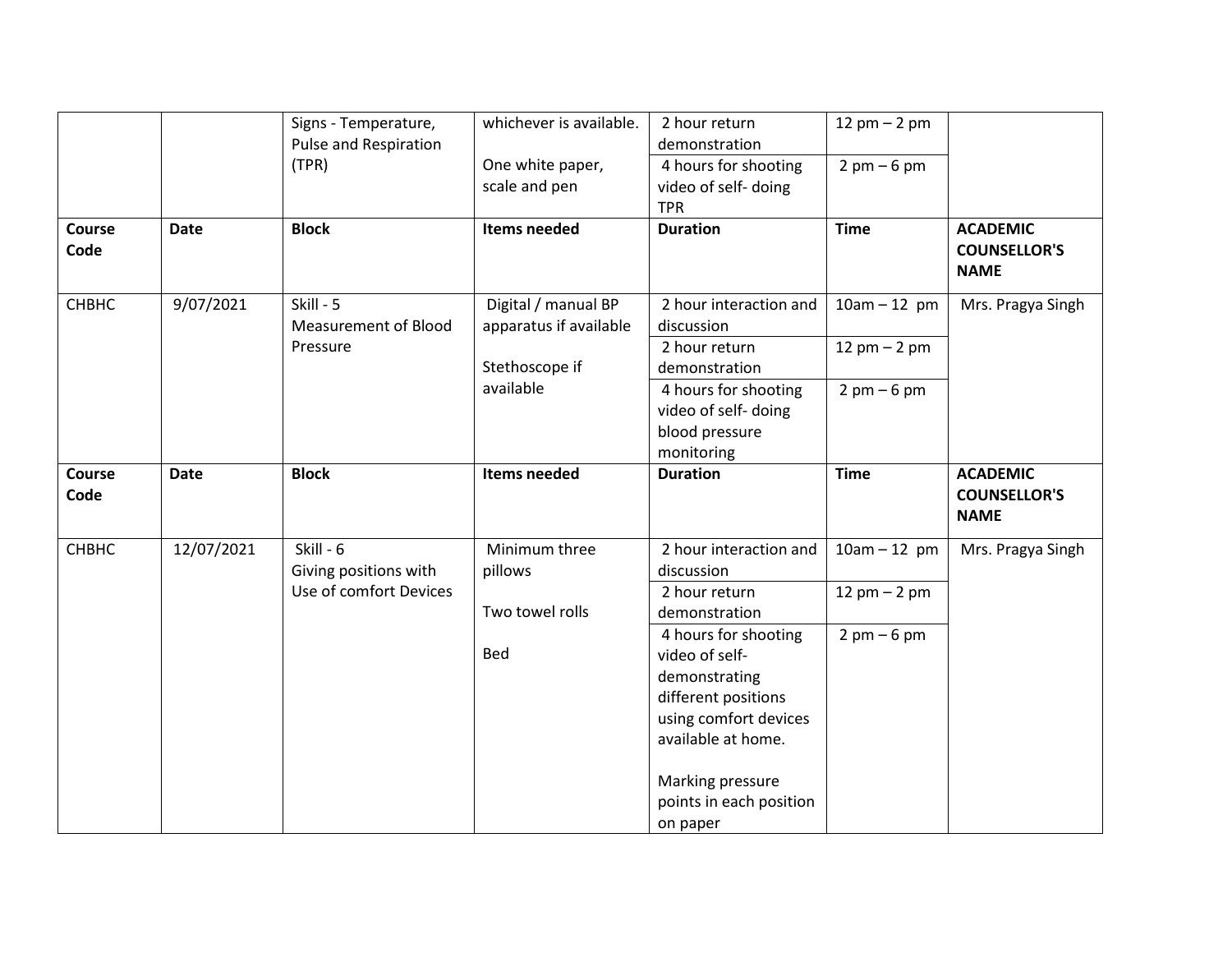| Course<br>Code        | <b>Date</b> | <b>Block</b>                      | Items needed          | <b>Duration</b>        | <b>Time</b>                   | <b>ACADEMIC</b><br><b>COUNSELLOR'S</b><br><b>NAME</b> |
|-----------------------|-------------|-----------------------------------|-----------------------|------------------------|-------------------------------|-------------------------------------------------------|
| CHBHC                 | 13/07/2021  | Skill - 7                         | Nil                   | 2 hour interaction and | $10am - 12 pm$                | Mrs. Pragya Singh                                     |
|                       |             | Helping the Patient in            |                       | discussion             |                               |                                                       |
|                       |             | <b>Exercises</b>                  |                       | 2 hour return          | 12 pm $-$ 2 pm                |                                                       |
|                       |             |                                   |                       | demonstration          |                               |                                                       |
|                       |             |                                   |                       | 4 hours for shooting   | $2 \text{ pm} - 6 \text{ pm}$ |                                                       |
|                       |             |                                   |                       | video of self-         |                               |                                                       |
|                       |             |                                   |                       | demonstrating active   |                               |                                                       |
|                       |             |                                   |                       | and passive exercises  |                               |                                                       |
| <b>Course</b><br>Code | <b>Date</b> | <b>Block</b>                      | Items needed          | <b>Duration</b>        | <b>Time</b>                   | <b>ACADEMIC</b><br><b>COUNSELLOR'S</b><br><b>NAME</b> |
| CHBHC                 | 14/07/2021  | Skill - 8                         | Any common            | 2 hour interaction and | $10am - 12 pm$                | Mrs. Pragya Singh                                     |
|                       |             | <b>Skills in Giving Medicines</b> | medicine strips       | discussion             |                               |                                                       |
|                       |             |                                   | available at home     | 2 hour return          | 12 $pm - 2 pm$                |                                                       |
|                       |             |                                   |                       | demonstration          |                               |                                                       |
|                       |             |                                   | Ointment / injections | 4 hours for shooting   | $2 \text{ pm} - 6 \text{ pm}$ |                                                       |
|                       |             |                                   | if available          | video of self-         |                               |                                                       |
|                       |             |                                   | Disposable syringe    | demonstrating oral     |                               |                                                       |
|                       |             |                                   | $5$ cc (one)          | medication and         |                               |                                                       |
|                       |             |                                   | Insulin (one)         | injections             |                               |                                                       |
|                       |             |                                   |                       |                        |                               |                                                       |
|                       |             |                                   | One bottle gourd -    |                        |                               |                                                       |
|                       |             |                                   | lauki(vegetable)      |                        |                               |                                                       |
|                       |             |                                   |                       |                        |                               |                                                       |
| <b>Course</b>         | <b>Date</b> | <b>Block</b>                      | Items needed          | <b>Duration</b>        | <b>Time</b>                   | <b>ACADEMIC</b>                                       |
| Code                  |             |                                   |                       |                        |                               | <b>COUNSELLOR'S</b><br><b>NAME</b>                    |
|                       |             |                                   |                       |                        |                               |                                                       |
| <b>CHBHC</b>          | 15/07/2021  | Skill - 9                         | Glucometer with       | 2 hour interaction and | $10am - 12 pm$                | Mrs. Pragya Singh                                     |
|                       |             | Skills Related to                 | strips (if available) | discussion             |                               |                                                       |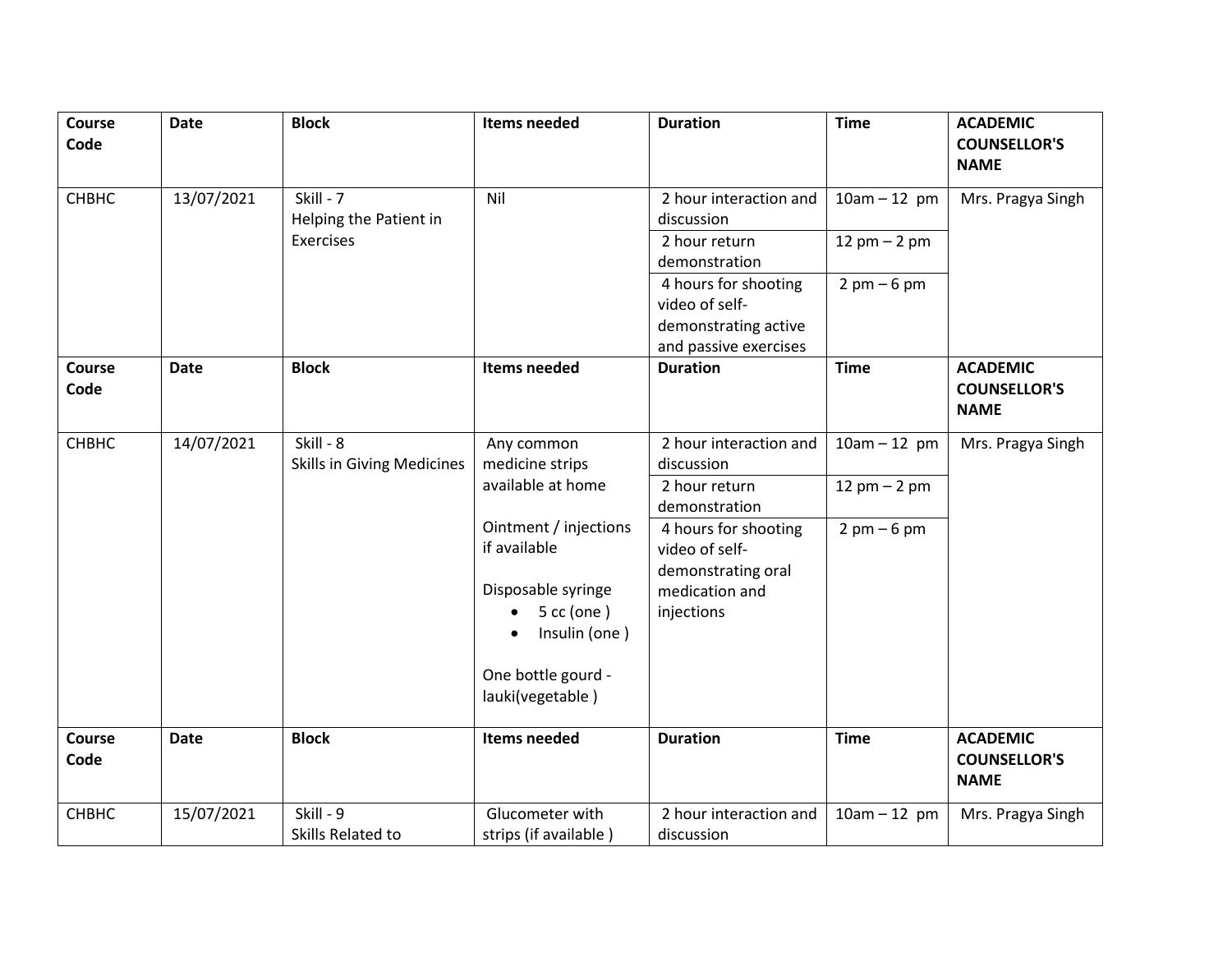|                |             | Collection and testing of<br>Sample at Home       |                                                                                            | 2 hour return<br>demonstration                                                                                                            | 12 pm $-$ 2 pm                               |                                                       |
|----------------|-------------|---------------------------------------------------|--------------------------------------------------------------------------------------------|-------------------------------------------------------------------------------------------------------------------------------------------|----------------------------------------------|-------------------------------------------------------|
|                |             |                                                   |                                                                                            | 4 hours for shooting<br>video of self- about<br>instructions for sample<br>collection                                                     | $2 \text{ pm} - 6 \text{ pm}$                |                                                       |
| Course<br>Code | <b>Date</b> | <b>Block</b>                                      | Items needed                                                                               | <b>Duration</b>                                                                                                                           | <b>Time</b>                                  | <b>ACADEMIC</b><br><b>COUNSELLOR'S</b><br><b>NAME</b> |
|                | 16/07/2021  | <b>Skill - 10</b><br>Skills Related to the        | Water<br>Sugar and salt for ORS                                                            | 2 hour interaction and<br>discussion                                                                                                      | $10am - 12 pm$                               | Mrs. Pragya Singh                                     |
| <b>CHBHC</b>   |             | <b>Nutritional Needs</b>                          | prepration                                                                                 | 2 hour return<br>demonstration                                                                                                            | 12 $pm - 2 pm$                               |                                                       |
|                |             |                                                   | Intake output chart on<br>a white paper(format<br>given on page 30<br>practical manual II) | Do a 24 hour intake<br>output chart for self<br>and submit.                                                                               | $2 \text{ pm} - 6 \text{ pm}$                |                                                       |
|                |             |                                                   |                                                                                            |                                                                                                                                           |                                              |                                                       |
| Course<br>Code | <b>Date</b> | <b>Block</b>                                      | Items needed                                                                               | <b>Duration</b>                                                                                                                           | <b>Time</b>                                  | <b>ACADEMIC</b><br><b>COUNSELLOR'S</b><br><b>NAME</b> |
| <b>CHBHC</b>   | 19/07/2021  | <b>Skill - 11</b>                                 | Review page 20 and                                                                         | 2 hour interaction and                                                                                                                    | $10am - 12 pm$                               | Mrs. Pragya Singh                                     |
|                |             | Skills Related to the<br><b>Elimination Needs</b> | 21 - reproductive and<br>urinary system from<br>theory book 2                              | discussion<br>2 hour return<br>demonstration                                                                                              | $12$ pm $- 2$ pm                             |                                                       |
| Course         |             | <b>Block</b>                                      | <b>Items needed</b>                                                                        | Watch videos on<br>colostomy care and list<br>out the complications<br>to watch out for in a<br>patient with colostomy<br><b>Duration</b> | $2 \text{ pm} - 6 \text{ pm}$<br><b>Time</b> | <b>ACADEMIC</b>                                       |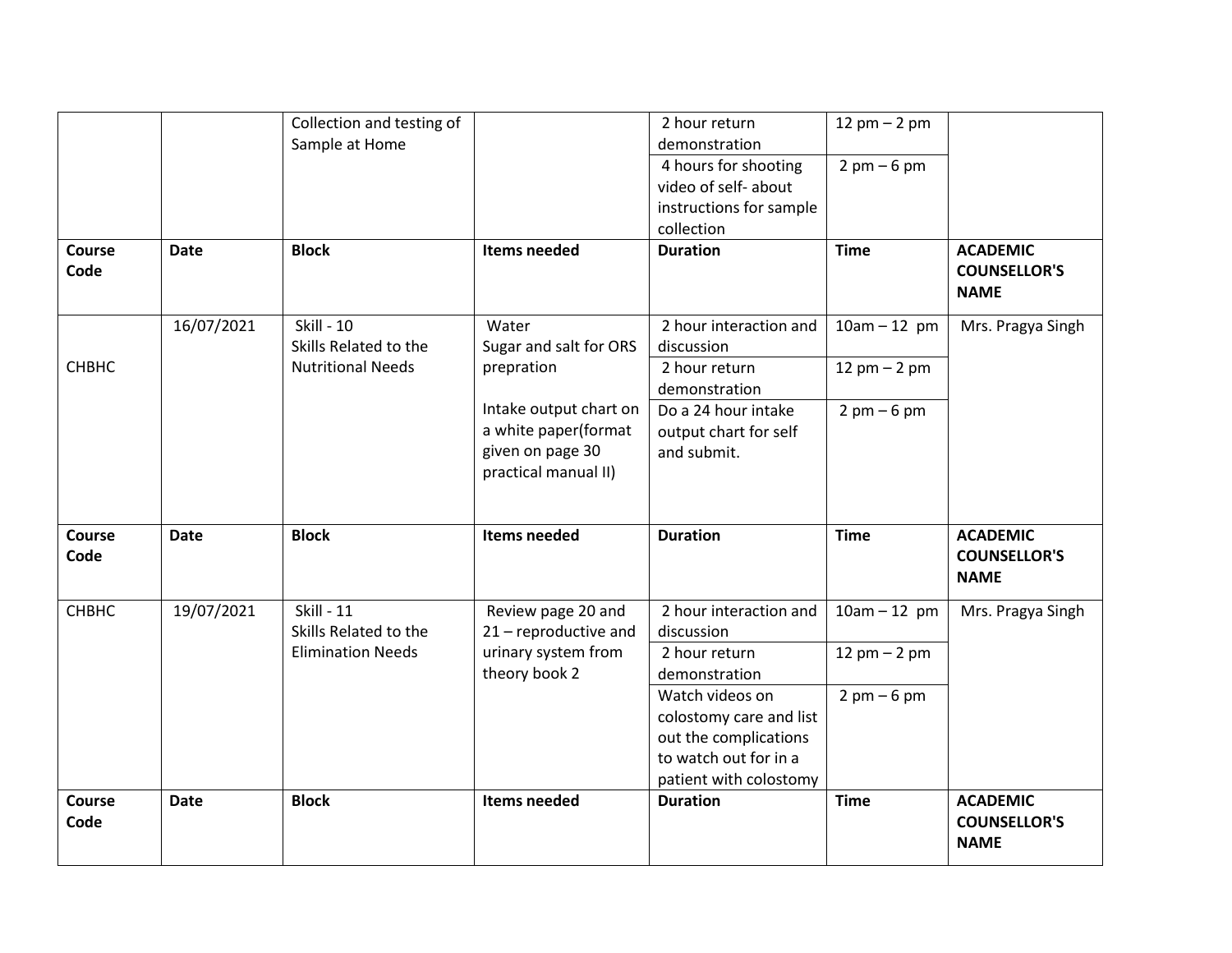| СНВНС          | 20/07/2021  | <b>Skill - 12</b><br>Skills is Giving Inhalation | Any oxygenation<br>devices available | 2 hour interaction and<br>discussion | $10am - 12 pm$                | Mrs. Pragya Singh                                     |
|----------------|-------------|--------------------------------------------------|--------------------------------------|--------------------------------------|-------------------------------|-------------------------------------------------------|
|                |             |                                                  |                                      | 2 hour return                        | 12 pm $-$ 2 pm                |                                                       |
|                |             |                                                  | Nebulizers/ steam                    | demonstration                        |                               |                                                       |
|                |             |                                                  | <b>inhalaors</b>                     | Shoot video                          | $2 \text{ pm} - 6 \text{ pm}$ |                                                       |
|                |             |                                                  |                                      | demonstrationg any                   |                               |                                                       |
|                |             |                                                  |                                      | one device / steam                   |                               |                                                       |
|                |             |                                                  |                                      | inhalation at home                   |                               |                                                       |
|                |             |                                                  |                                      | (use cold water during               |                               |                                                       |
|                |             |                                                  |                                      | shoot, to avoid burns)               |                               |                                                       |
| Course         | <b>Date</b> | <b>Block</b>                                     | Items needed                         | <b>Duration</b>                      | <b>Time</b>                   | <b>ACADEMIC</b>                                       |
| Code           |             |                                                  |                                      |                                      |                               | <b>COUNSELLOR'S</b>                                   |
|                |             |                                                  |                                      |                                      |                               | <b>NAME</b>                                           |
| <b>CHBHC</b>   | 21/07/2021  | <b>Skill - 13</b>                                | Cotton balls                         | 2 hour interaction and               | $10am - 12 pm$                | Mrs. Pragya Singh                                     |
|                |             | Skills in Dressing and                           |                                      | discussion                           |                               |                                                       |
|                |             | Suction                                          | <b>Bandage</b>                       | 2 hour return                        | 12 pm $-$ 2 pm                |                                                       |
|                |             |                                                  |                                      | demonstration                        |                               |                                                       |
|                |             |                                                  | Antiseptic liquid                    | Watch videos on                      | $2 \text{ pm} - 6 \text{ pm}$ |                                                       |
|                |             |                                                  |                                      | tracheostomy care and                |                               |                                                       |
|                |             |                                                  | Sterile gloves/ clean                | list out the                         |                               |                                                       |
|                |             |                                                  | gloves (as per                       | complications to                     |                               |                                                       |
|                |             |                                                  | availability)                        | watch out for in a                   |                               |                                                       |
|                |             |                                                  |                                      | patient with                         |                               |                                                       |
|                |             |                                                  |                                      | tracheostomy.                        |                               |                                                       |
| Course<br>Code | <b>Date</b> | <b>Block</b>                                     | Items needed                         | <b>Duration</b>                      | <b>Time</b>                   | <b>ACADEMIC</b><br><b>COUNSELLOR'S</b><br><b>NAME</b> |
| <b>CHBHC</b>   | 22/07/2021  | <b>Skill - 14</b>                                | Hot water bag (if                    | 2 hour interaction and               | $10am - 12 pm$                | Mrs. Pragya Singh                                     |
|                |             | Skills Related to Hot and                        | available)                           | discussion                           |                               |                                                       |
|                |             | Cold Application                                 |                                      | 2 hour return                        | 12 pm $-$ 2 pm                |                                                       |
|                |             |                                                  | 5 handkerchiefs                      | demonstration                        |                               |                                                       |
|                |             |                                                  |                                      | Record health                        | $2 \text{ pm} - 6 \text{ pm}$ |                                                       |
|                |             |                                                  | gauze bandage roll                   | education for a patient              |                               |                                                       |
|                |             |                                                  | and scissors                         | with fever explaining                |                               |                                                       |
|                |             |                                                  |                                      |                                      |                               |                                                       |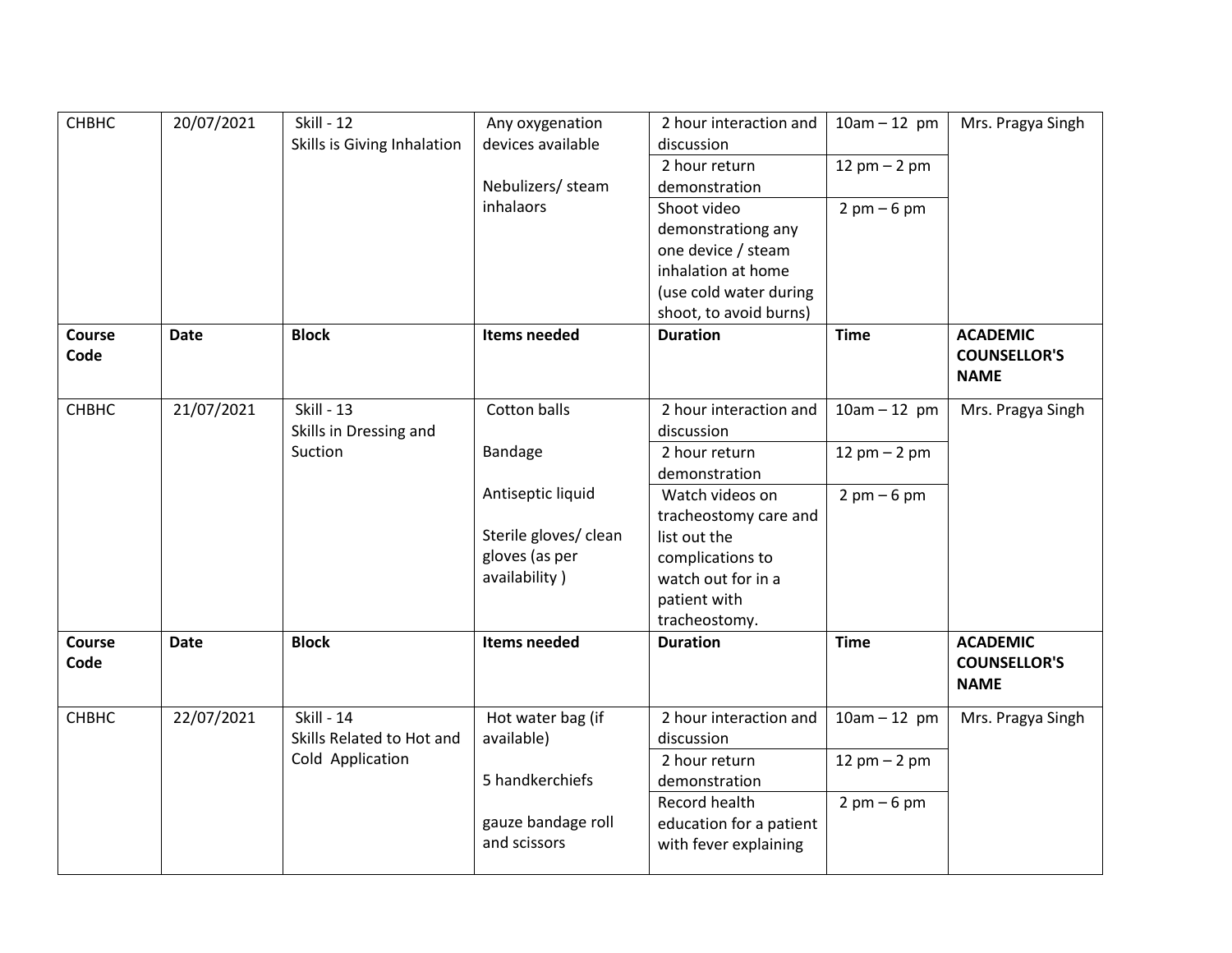|                       |             |                                                     | 5                                           | the use of cold<br>application.                                                                                     |                               |                                                       |
|-----------------------|-------------|-----------------------------------------------------|---------------------------------------------|---------------------------------------------------------------------------------------------------------------------|-------------------------------|-------------------------------------------------------|
| <b>Course</b><br>Code | <b>Date</b> | <b>Block</b>                                        | Items needed                                | <b>Duration</b>                                                                                                     | <b>Time</b>                   | <b>ACADEMIC</b><br><b>COUNSELLOR'S</b><br><b>NAME</b> |
| СНВНС                 | 23/07/2021  | <b>Skill - 15</b><br>Assist the Patient in          | Ambulatory devices-<br>crutches/ wheelchair | 2 hour interaction and<br>discussion                                                                                | $10am - 12 pm$                | Mrs. Pragya Singh                                     |
|                       |             | Ambulation                                          | if available                                | 2 hour return<br>demonstration                                                                                      | 12 $pm - 2 pm$                |                                                       |
|                       |             |                                                     |                                             | Watch videos on<br>ambulation and record<br>a video giving health<br>education on crutch<br>walking.                | $2 \text{ pm} - 6 \text{ pm}$ |                                                       |
| <b>Course</b><br>Code | <b>Date</b> | <b>Block</b>                                        | Items needed                                | <b>Duration</b>                                                                                                     | <b>Time</b>                   | <b>ACADEMIC</b><br><b>COUNSELLOR'S</b><br><b>NAME</b> |
| СНВНС                 | 26/07/2021  | <b>Skill - 16</b><br><b>Educating and Assisting</b> | Nil                                         | 2 hour interaction and<br>discussion                                                                                | $10am - 12 pm$                | Mrs. Pragya Singh                                     |
|                       |             | in Self Care                                        |                                             | 2 hour return<br>demonstration                                                                                      | 12 $pm - 2 pm$                |                                                       |
|                       |             |                                                     |                                             | Watch videos on self<br>careand record a video<br>giving health<br>education on self care<br>during climate changes | $2 \text{ pm} - 6 \text{ pm}$ |                                                       |

Online practical exam will be tentatively scheduled between 27/07/2021 to 30/07/2021

**ONLINE PORTAL: ZOOM MEETING ID:** 8130333990

**PASSWORD:** chbhc2021